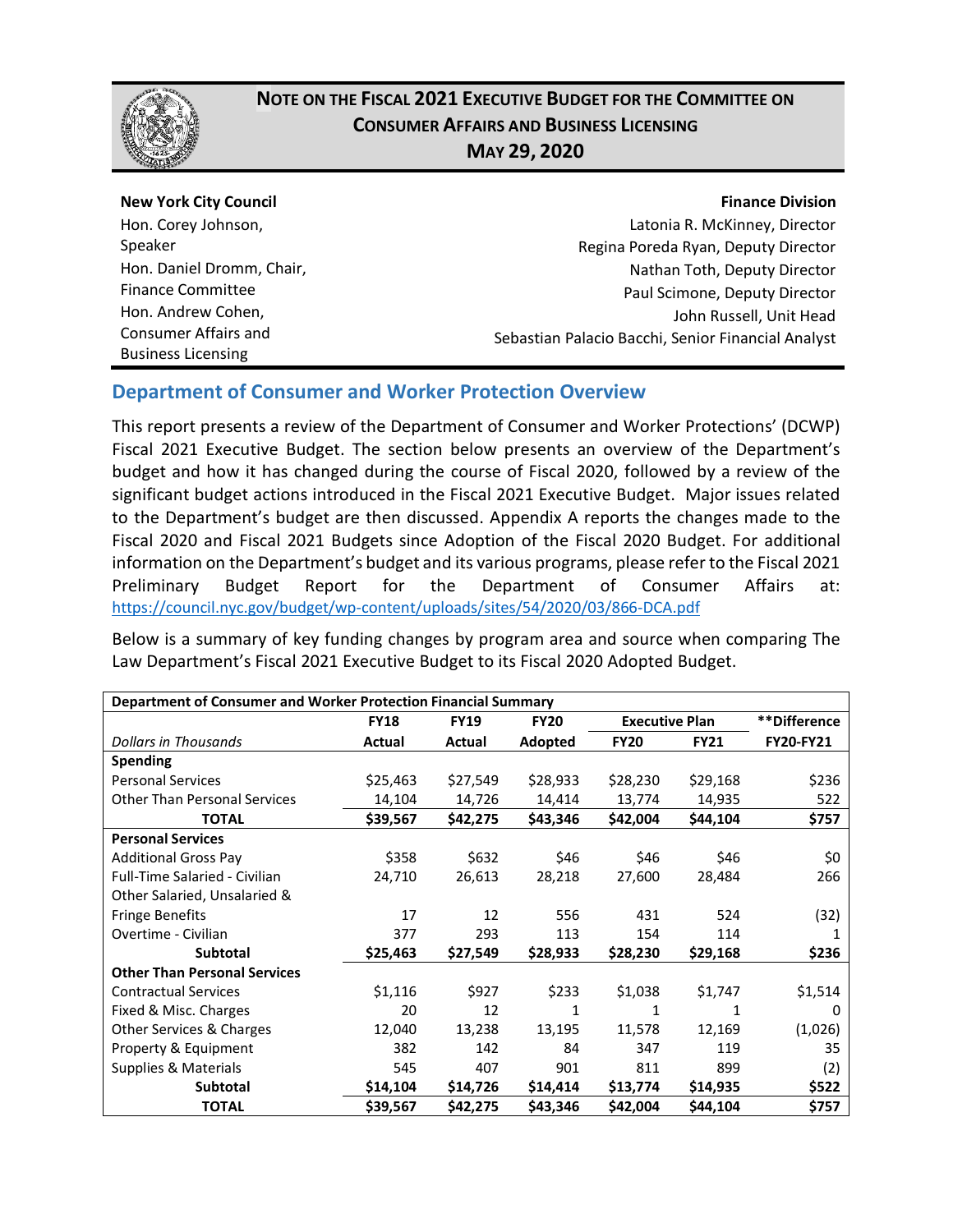|                            | <b>FY18</b> | <b>FY19</b> | <b>FY20</b> | <b>Executive Plan</b> |             | **Difference     |
|----------------------------|-------------|-------------|-------------|-----------------------|-------------|------------------|
| Dollars in Thousands       | Actual      | Actual      | Adopted     | <b>FY20</b>           | <b>FY21</b> | <b>FY20-FY21</b> |
| <b>Funding</b>             |             |             |             |                       |             |                  |
| City Funds                 |             |             | \$39,390    | \$37.979              | \$40,222    | \$832            |
| <b>Other Categorical</b>   |             |             | 59          | 59                    | 0           | (59)             |
| State                      |             |             | 1,959       | 1,932                 | 1,932       | (28)             |
| Intra City                 |             |             | 1,938       | 2,035                 | 1,950       | 12               |
| <b>TOTAL</b>               | \$39,567    | \$42,275    | \$43,346    | \$42,004              | \$44,104    | \$757            |
| <b>Budgeted Headcount</b>  |             |             |             |                       |             |                  |
| <b>Full-Time Positions</b> | 392         | 405         | 435         | 425                   | 422         | (13)             |
| <b>TOTAL</b>               | 392         | 405         | 435         | 425                   | 422         | (13)             |

*\*\*The difference of Fiscal 2020 Adopted Budget compared to Fiscal 2021 Executive Budget.*

The Department of Consumer and Worker Protections' Fiscal 2021 Executive Budget totals \$44.1 million, including \$29.2 million in Personal Services (PS) funding to support 422 full-time (FT) positions. Approximately \$40.2 million, or 91.2 percent of DCA's budget, is City tax-levy funding, with State and Intra-City funding sources representing the remainder of the Department's Fiscal 2021 Executive Budget. DCA's Fiscal 2021 budget is \$757,000 more than its Fiscal 2020 Adopted Budget of \$43.3 million, but is \$1.2 million less than the Department's Fiscal 2021 Preliminary Budget of \$45.3 million. This decrease is primarily associated with the Department's Citywide Savings Plan, which is discussed later on in the *"Citywide Savings Program"* section of this report. For additional information on budget actions since the Fiscal 2020 Adopted Budget, please refer to Appendix A.

#### **New in the Executive Budget**

#### **Other Adjustments**

The Fiscal 2021 Executive Plan introduces other adjustments of \$31,000 in Fiscal 2020 and \$61,000 in Fiscal 2021, which include the following.

- **Lease Adjustment.** The Fiscal 2021 Executive Plan includes baselined funding of \$34,000 beginning in Fiscal 2021 for increased lease expenditures at the Department's offices at 42 Broadway.
- **Collective Bargaining.** The Fiscal 2021 Executive Plan includes \$31,000 in Fiscal 2020, \$51,000 in Fiscal 2021, and baselines \$57,000 beginning in Fiscal 2022 to settle collective bargaining issues at the Department, specifically with Communications-Workers America (CWA) 1180.
- **Heat, Light and Power.** The Fiscal 2021 Executive Plan baselines \$7,000 beginning in Fiscal 2021 to increase DCWP's Heat, Light and Power budget slightly in the outyears.
- **Silver Stars.** The Fiscal 2021 Executive Plan includes a baselined decrease of \$31,000 beginning in Fiscal 2021 for the Silver Stars Program. Formerly known as Redeploy, the program allows employees eligible for retirement to shift from full-time to part-time status at the discretion of their agency, while officially filing for retirement. This initiative follows Section 212 of the New York State Retirement and Social Security Law (RSSL), which caps earnings at \$35,000 for individuals under 65 years of age who return to public employment. Although the employee benefits by earning their pension and collecting partial wages, the agency benefits by addressing inefficiencies in having full-time employees used for work that is either seasonal or does not span a full work week because part-time positions for the same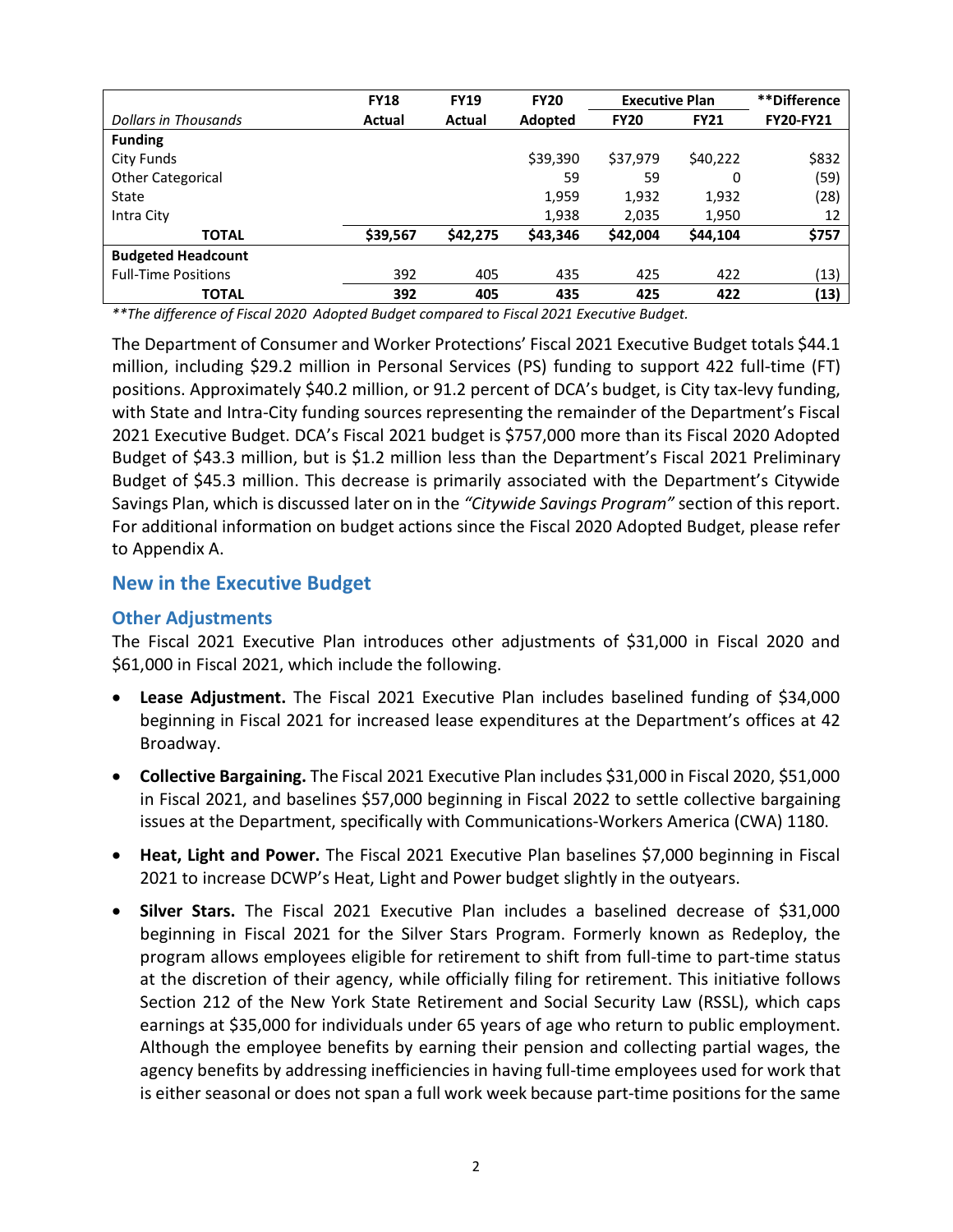work are difficult to fill. As such, this will lead to a baselined reduction of one position at the Department.

### **Citywide Savings**

The Fiscal 2021 Executive Plan includes savings of \$1.5 million in Fiscal 2020, \$1.2 million in Fiscal 2021, and baselines savings of \$716,000 beginning in Fiscal 2022, which include the following.

- **Vacancy Reductions.** The Fiscal 2021 Executive Plan includes baselined budgetary savings of \$716,000 beginning in Fiscal 2021 through the permanent reduction of 11 vacant positions across the Department. DCWP has mentioned that these savings will originate from vacancies in its largest divisions, including the Licensing and Enforcement Division and the General Counsel's Office, in order to minimize the disruption to DCWP's daily operations.
- **Other than Personal Services (OTPS) Savings.** The Fiscal 2021 Executive Plan includes budgetary savings of \$850,000 in Fiscal 2020 and \$500,000 in Fiscal 2021. According to DCWP, these savings are a result of delays in Taxi and Limousine Commission (TLC) Legal Services contracts, cancellation of the Office of Labor Policy and Standards (OLPS) campaigns and savings from building maintenance repairs. Additionally, the Department will generate savings of \$500,000 in Fiscal 2021 through the reduction in its divisions' operating budgets, which include reductions in travel, training, software subscriptions, and hardware purchases.
- **PS Accruals.** DCWP will generate one-time budgetary savings of \$650,000 in Fiscal 2020 through delays in hiring for vacant positions across the Department.

### **Miscellaneous Revenue**

The Department's projected miscellaneous revenue streams for Fiscal 2021 total \$24.9 million, which is \$5 million less than what was projected for the same fiscal year in the Fiscal 2021 Preliminary Plan. Approximately 34.5 percent of total revenue for Fiscal 2021 originates from consent fees on sidewalk cafes, however the Fiscal 2021 Executive Budget includes numerous miscellaneous revenue changes, which include the following.

- **Consumer Affairs Licenses.** DCWP has adjusted its revenue estimate for consumer affairs licenses, recognizing a loss of \$748,000 in Fiscal 2020, due to business closures because of the coronavirus (COVID-19) pandemic.
- **Consent Fees on Sidewalk Cafes.** DCWP has adjusted its revenue estimate for consent fees on sidewalk cafes, recognizing a loss of \$6.8 million in Fiscal 2020 and a loss of \$2.9 million in Fiscal 2021 due to closures because of the COVID-19 pandemic. The decrease in revenue of \$2.9 million in Fiscal 2021 represents the loss in consent fee payments from restaurants and cafes during the period of March 1, 2020 through May 31, 2020, as per Mayoral Executive Order 105, published on April 4, 2020, which waived such fees during this period. The decrease in revenue of \$6.8 million in Fiscal 2020 represents the Office of Management and Budget's (OMB) estimate that the City will not generate any revenue from consent fees for the remainder of Fiscal 2020. However, since consent fees are paid on a quarterly basis from March  $-$  February of every calendar year<sup>1</sup>, OMB anticipates the

<span id="page-2-0"></span> $1$  Consent fees operate on a yearly basis, from March  $1$  – February 28 of every calendar year. Payments are made on a quarterly basis, on March  $1^{st}$ , June  $1^{st}$ , September  $1^{st}$ , and December  $1^{st}$ .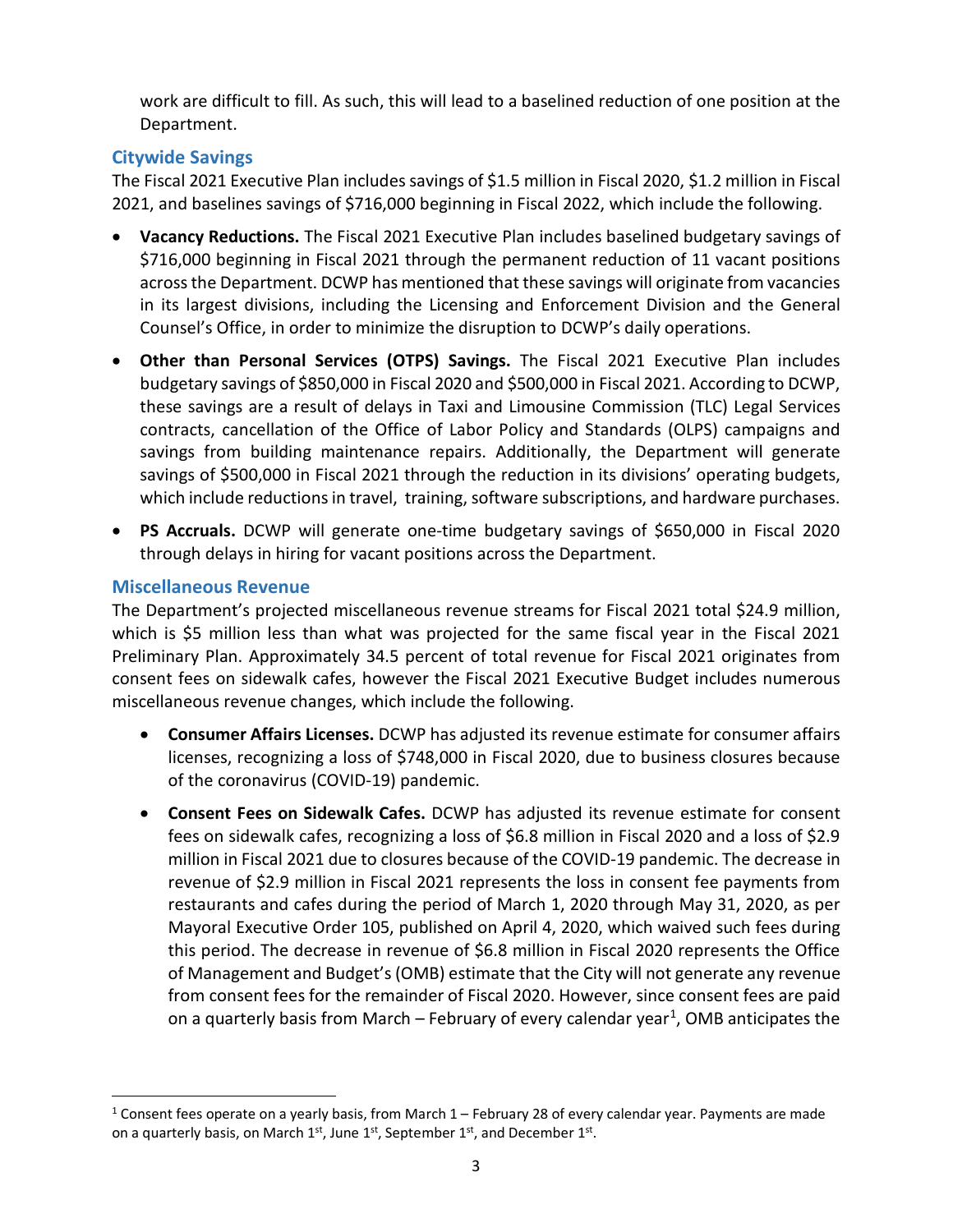City will generate revenue from consent fees for the remaining three quarters of consent fee payments in Fiscal 2021.

• **Consumer Affairs Fines.** DCWP has adjusted its revenue estimate for consumer affairs fines, recognizing a loss of \$900,000 in Fiscal 2020 and a baselined loss of \$2.1 million beginning in Fiscal 2021. This action is brought about by the fact that DCWP will provide fine relief to New York City businesses, through an increase in the number of curable violations issued.

For additional information regarding DCWP's miscellaneous revenue streams, please refer to Appendix B.

#### **Contracts**

DCWP's Fiscal 2021 Executive Contract Budget totals \$1.7 million to provide for six contracts, which remains unchanged since its Fiscal 2021 Preliminary Plan. For additional information regarding the Department's Fiscal 2021 Executive Contract Budget, please refer to Appendix C. The Law Department's Fiscal 2021 Contract Budget totals \$32.1 million to provide for 429 contracts, which is an increase of \$1 million since its Fiscal 2021 Preliminary Plan. For additional information regarding the Department's Fiscal 2021 Executive Contract Budget, please refer to Appendix C.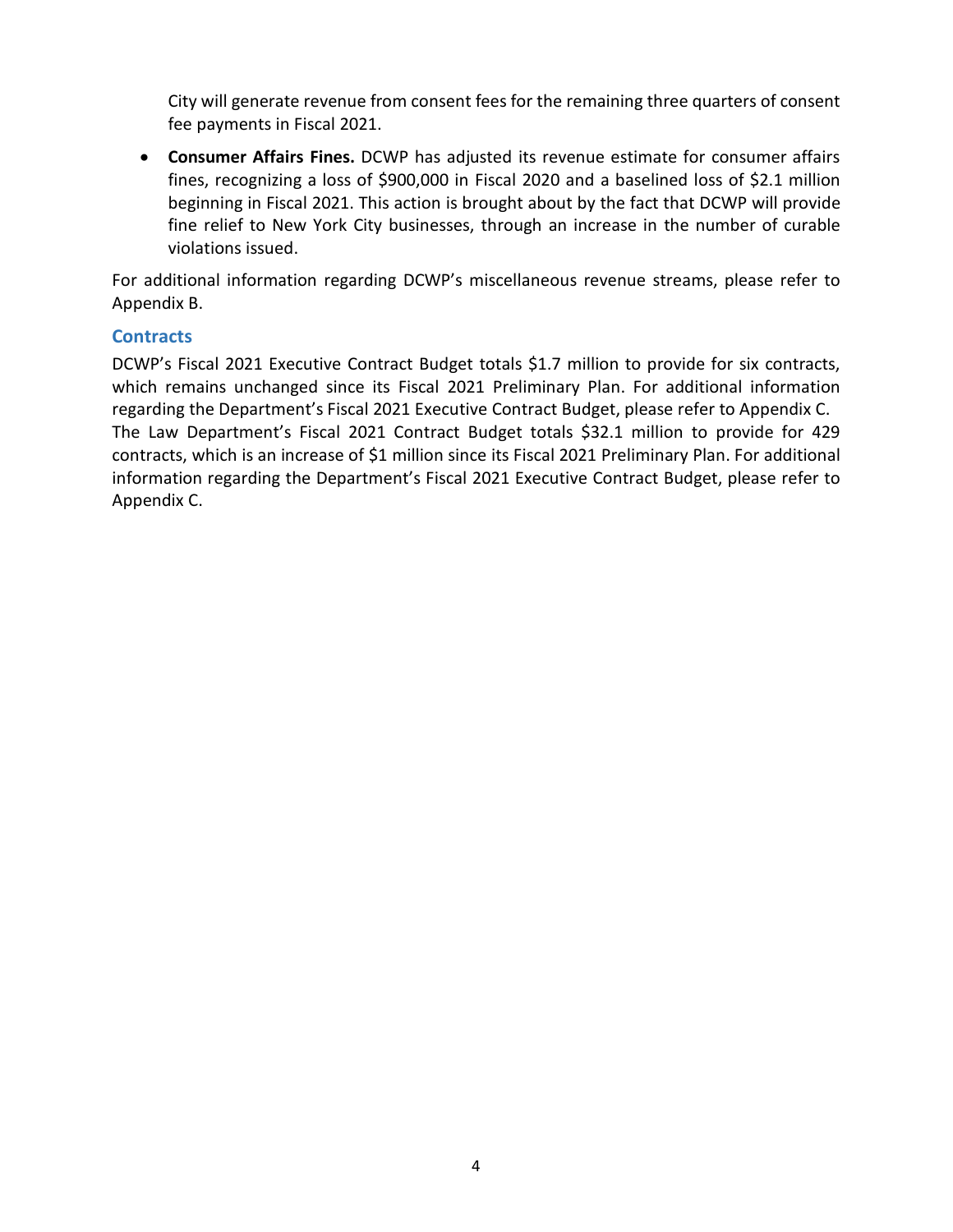|                                          | <b>FY20</b>  |                 |              | <b>FY21</b>             |                              |              |
|------------------------------------------|--------------|-----------------|--------------|-------------------------|------------------------------|--------------|
| <b>Dollars in Thousands</b>              | City         | <b>Non-City</b> | <b>Total</b> | City                    | <b>Non-City</b>              | <b>Total</b> |
| <b>DCA Budget as of the Adopted</b>      |              |                 |              |                         |                              |              |
| 2020 Budget                              | \$39,390     | \$3,956         | \$43,346     | \$39,900                | \$3,909                      | \$43,809     |
| <b>New Needs</b>                         |              |                 |              |                         |                              |              |
| <b>TLC Driver Assistance OTPS Cost</b>   | 463          | 0               | 463          | 1,514                   | 0                            | 1,514        |
| <b>Subtotal, New Needs</b>               | \$463        | $\overline{a}$  | \$463        | \$1,514                 | $\overline{a}$               | \$1,514      |
| <b>Other Adjustments</b>                 |              |                 |              |                         |                              |              |
| <b>Collective Bargaining Adjustments</b> | 194          | 0               | 194          | 214                     | 0                            | 214          |
| <b>OTPS Savings</b>                      | (250)        | $\Omega$        | (250)        | (250)                   |                              | (250)        |
| <b>Tobacco Revenue Decrease</b>          | 0            | (28)            | (28)         | 0                       | (28)                         | (28)         |
| Marketing Campaign Reduction             | (100)        | 0               | (100)        | 0                       | 0                            | 0            |
| <b>PS Savings</b>                        | (250)        | $\Omega$        | (250)        | $\Omega$                | 0                            | $\mathbf{0}$ |
| <b>Subtotal, Other Adjustments</b>       | \$ (406)     | \$ (28)         | \$ (434)     | \$ (36)                 | \$ (28)                      | \$ (64)      |
| <b>Total All Changes</b>                 | \$57         | \$ (28)         | \$29         | \$1,478                 | \$ (28)                      | \$1,450      |
| DCA Budget as of the 2021                |              |                 |              |                         |                              |              |
| <b>Preliminary Budget</b>                | \$39,447     | \$3,928         | \$43,375     | \$41,377                | \$3,881                      | \$45,258     |
| <b>New Needs - Exec</b>                  | $\zeta$ -    | $\zeta$ -       | $\zeta$ -    | $\mathsf{\mathsf{S}}$ - | Ś -                          | \$-          |
| <b>Other Adjustments</b>                 |              |                 |              |                         |                              |              |
| Lease Adjustment                         | $\mathbf 0$  | 0               | $\mathbf 0$  | 34                      | 0                            | 34           |
| <b>Silver Stars</b>                      | $\mathbf{0}$ | $\Omega$        | $\Omega$     | (31)                    | 0                            | (31)         |
| <b>Collective Bargaining Adjustments</b> | 31           | $\mathbf 0$     | 31           | 51                      | 0                            | 51           |
| Heat, Light and Power                    | $\mathbf{0}$ | $\Omega$        | $\mathbf{0}$ | 7                       | 0                            | 7            |
| Intra-City Adjustments                   | $\Omega$     | 98              | 98           | $\Omega$                | 0                            | $\Omega$     |
| <b>OTPS Savings</b>                      | (850)        | $\Omega$        | (850)        | (500)                   | 0                            | (500)        |
| <b>PS Savings</b>                        | (650)        | $\mathbf 0$     | (650)        | 0                       | 0                            | $\Omega$     |
| <b>Vacancy Reductions</b>                | 0            | $\Omega$        | 0            | (716)                   | 0                            | (716)        |
| <b>Subtotal, Other Adjustments</b>       | \$(1,469)    | \$98            | \$ (1,371)   | \$ (1, 155)             | $\blacksquare$               | \$ (1,155)   |
| <b>Total All Changes</b>                 | \$ (1,469)   | \$98            | \$ (1,371)   | \$ (1, 155)             | $\qquad \qquad \blacksquare$ | \$ (1, 155)  |
| DCA Budget as of the 2021                |              |                 |              |                         |                              |              |
| <b>Executive Budget</b>                  | \$37,978     | \$4,026         | \$42,004     | \$40,222                | \$3,881                      | \$44,103     |

# **Appendix 1: Fiscal 2021 Budget Actions since Fiscal 2020 Adoption**

# **Appendix B: Fiscal 2021 Miscellaneous Revenue Streams**

| <b>DCA Miscellaneous Revenue</b>  |             |             |                 |             |             |  |  |
|-----------------------------------|-------------|-------------|-----------------|-------------|-------------|--|--|
| <b>Title</b>                      | <b>FY20</b> | <b>FY21</b> | FY <sub>2</sub> | <b>FY23</b> | <b>FY24</b> |  |  |
| <b>Consumer Affairs Licenses</b>  | \$8,600     | \$7,726     | \$9,311         | \$7,700     | \$9,311     |  |  |
| Fees on Sidewalk Cafes            | 4,706       | 8,618       | 11,518          | 11,518      | 11,518      |  |  |
| Bingo and Games of Chance         | 50          | 50          | 50              | 50          | 50          |  |  |
| Weight/Measures Inspection Fees   | 801         | 743         | 801             | 743         | 801         |  |  |
| <b>Review/Consent Filing Fees</b> | 300         | 300         | 300             | 300         | 300         |  |  |
| Photo ID & Exam Fees              | 187         | 123         | 187             | 123         | 187         |  |  |
| <b>Consumer Affairs Fines</b>     | 7,600       | 6,400       | 6,400           | 6,400       | 6,400       |  |  |
| <b>State Tobacco Program</b>      | 800         | 800         | 800             | 800         | 800         |  |  |
| <b>Minor Sales</b>                | 500         | 215         | 215             | 215         | 215         |  |  |
| <b>Total</b>                      | \$23,544    | \$24,975    | \$29,582        | \$27,849    | \$29,582    |  |  |